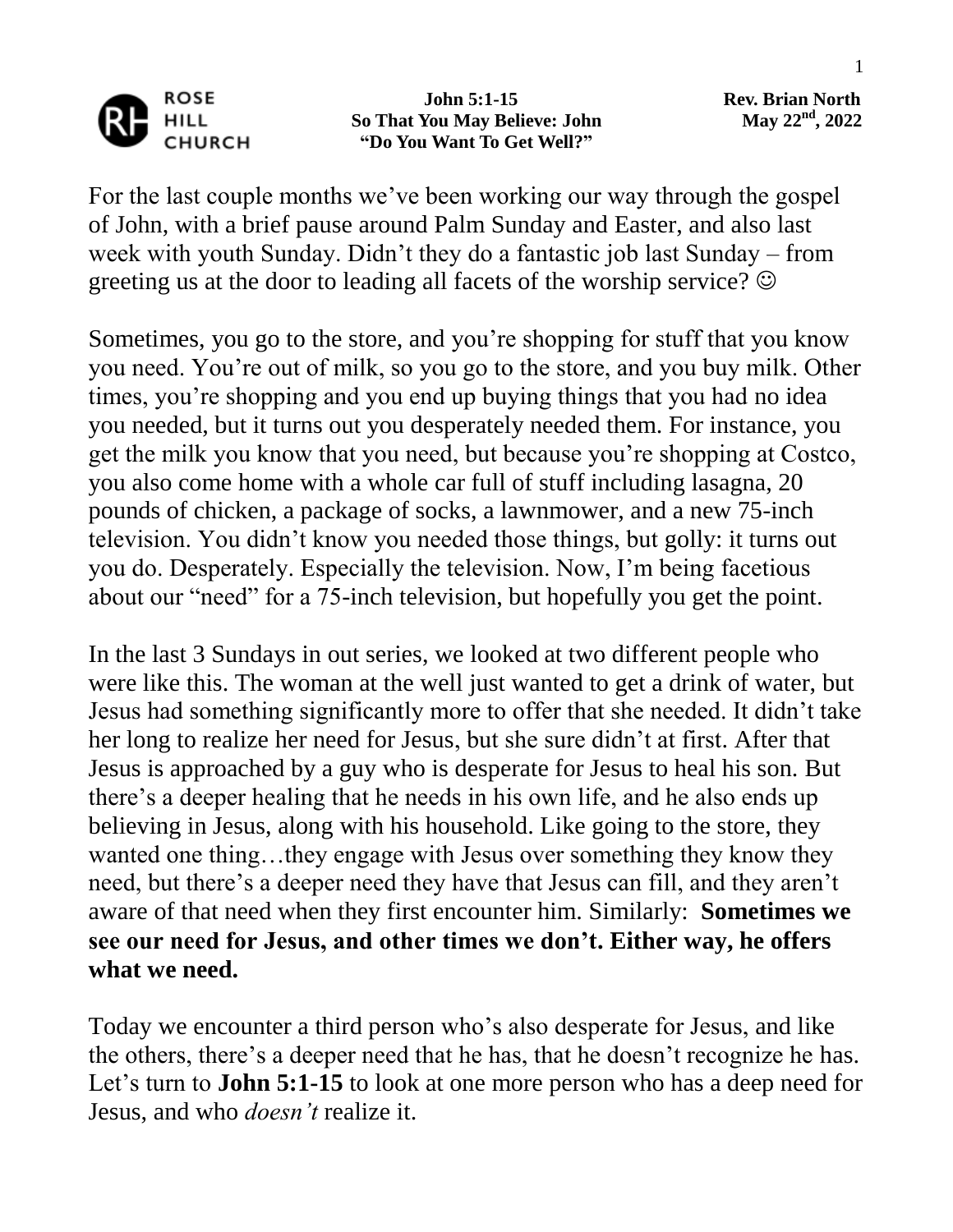John tells us that after being in the region of Galilee, where we'd seen him in the last half of chapter 4, he returns to Jerusalem. Then he gives us some information about the location of the event he wants to then talk about. **There's a pool near a gate into the city of Jerusalem, and the gate is called the "sheep gate."** This particular entrance through the Jerusalem wall was near the temple, and it was called the "sheep gate" because this is the entrance that was used for sheep coming in to the city to be sacrificed in the temple. So, it was a good gate to go through on your way to the temple – unless you were a sheep. Not only was this entrance to the city near the Temple, it was also near a pool called the pool of Bethesda. "Bethesda" comes from a combination of a couple Aramaic words (Aramaic was the everyday language at the time) that mean, "house of mercy." And that fits this pool because of the healings that apparently happened at it. It was a place of mercy for those who were sick or injured, and so forth.

Now, archaeologists unearthed this pool (not that it's completely intact – it wouldn't hold water now!) in the  $19<sup>th</sup>$  century. Based on what they've discovered, a model of this part of the city in the Israel Museum in Jerusalem<sup>1</sup> shows the pool looking like this **(Photo)**:

The actual pool was a little over 300 feet long. So, it was pretty good-sized. On the very left edge of the photo, near the top corner, you can see the gate, with the pool shown here with a red tile roof around it's outer walls. And you can see here why it is said to have "five colored colonnades" – colonnades are basically just covered walkways



around the edge of the pool – …and you can see why it says there are five of them, because it really is like two pools with connected walls running the length of the two of them, with one dividing colonnade going between the two pools. One pool was physically higher than the other, and water flowed down from it into the other. The temple is out of this picture to the left just a bit.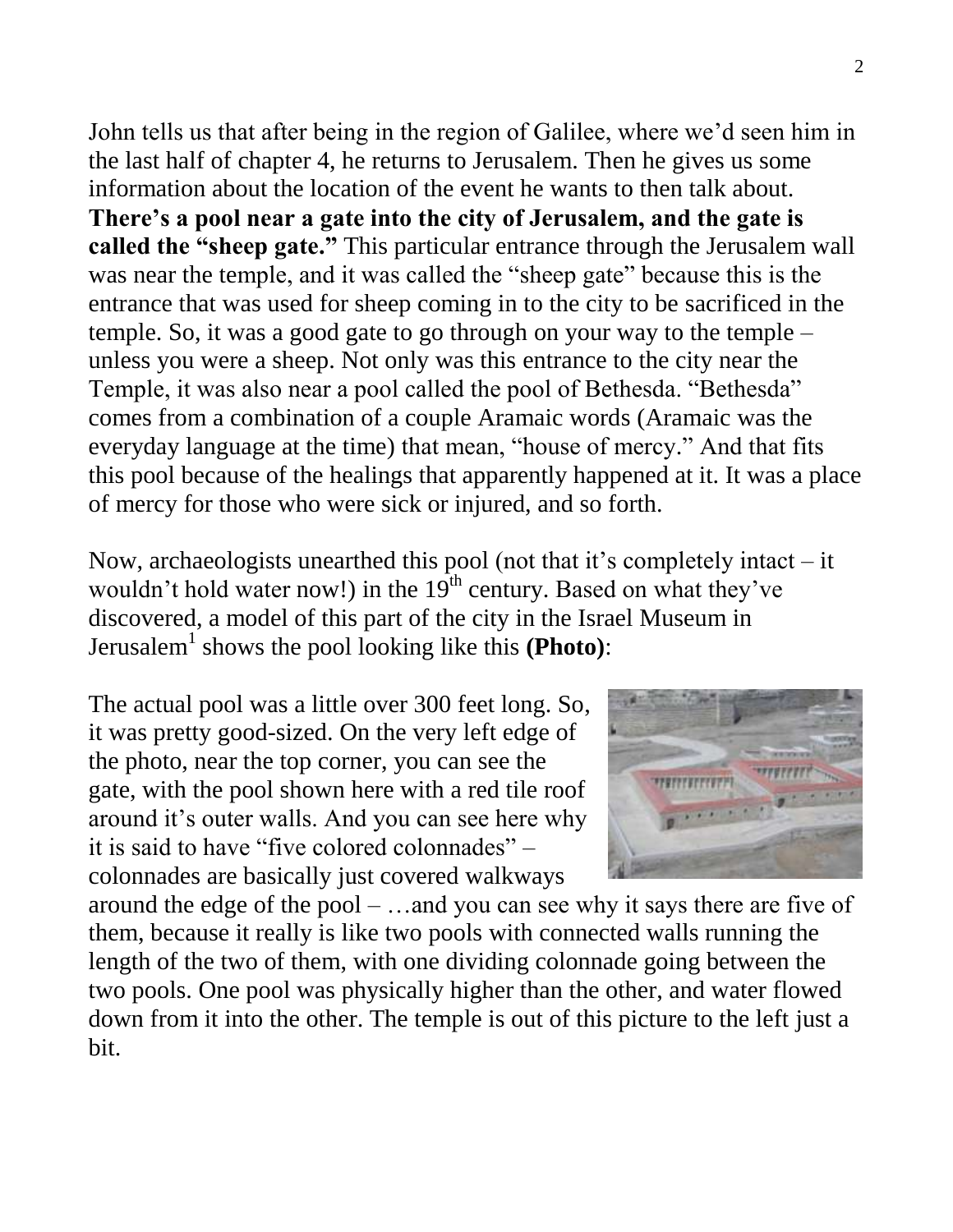So, this is where today's events happened. It's a real pool, near a real gate, in Jerusalem, that existed for centuries and has been unearthed by archaeologists. And the belief at the time of today's events, was that when the water got stirred up – probably there was a natural spring that ran under it and would occasionally bubble up, kind of like how a geyser will occasionally spout off…though in the case of the pool it would not have been that explosive…and: **When it bubbled up, it was thought to have healing powers.** And apparently, some people actually did get healed and those healings seemed attributable to the pool, or that belief would not have existed. There was a certain degree of superstition wrapped around it, that you had to be the first one into the pool in order to receive the healing, and they also believed that the waters were stirred up not by some natural hydrological phenomena, but that an angel stirred up the waters.

Gathered around this pool would be people with various kinds of ailments and disabilities, waiting to be the first in the pool after the water was stirred up, so as to be healed. And so, Jesus comes there and meets this guy who's been an "invalid" as it's translated, for 38 years. As one commentator noted, if he got his illness in his childhood, he would now be like 45-50 years old or so, which would make him an old man. I stopped reading that commentary at that point. Just kidding.  $\odot$  We don't know exactly what his condition is, but clearly, he has trouble moving quickly – perhaps he has some paralysis or something along those lines that makes it difficult for him to get in the water quickly.

**Jesus asks him a question that might at first strike us as odd: "Do you want to get well?"** We'll come back to that in a moment. But based on the guy's response, you wonder if Jesus senses something about him that made it a particularly valid question, because the guy doesn't just say "Yes" or "no" but instead gives an answer that blames others for him not being able to get into the water: no one will help him. We get the sense that he's a bit of a complainer and a blamer. Maybe he had asked for help, and maybe he hadn't. Who knows? One thing I do know is that complainers and blamers are people who are hard to help. When someone has the mentality that their problem is the fault of other people, it can be tough to help.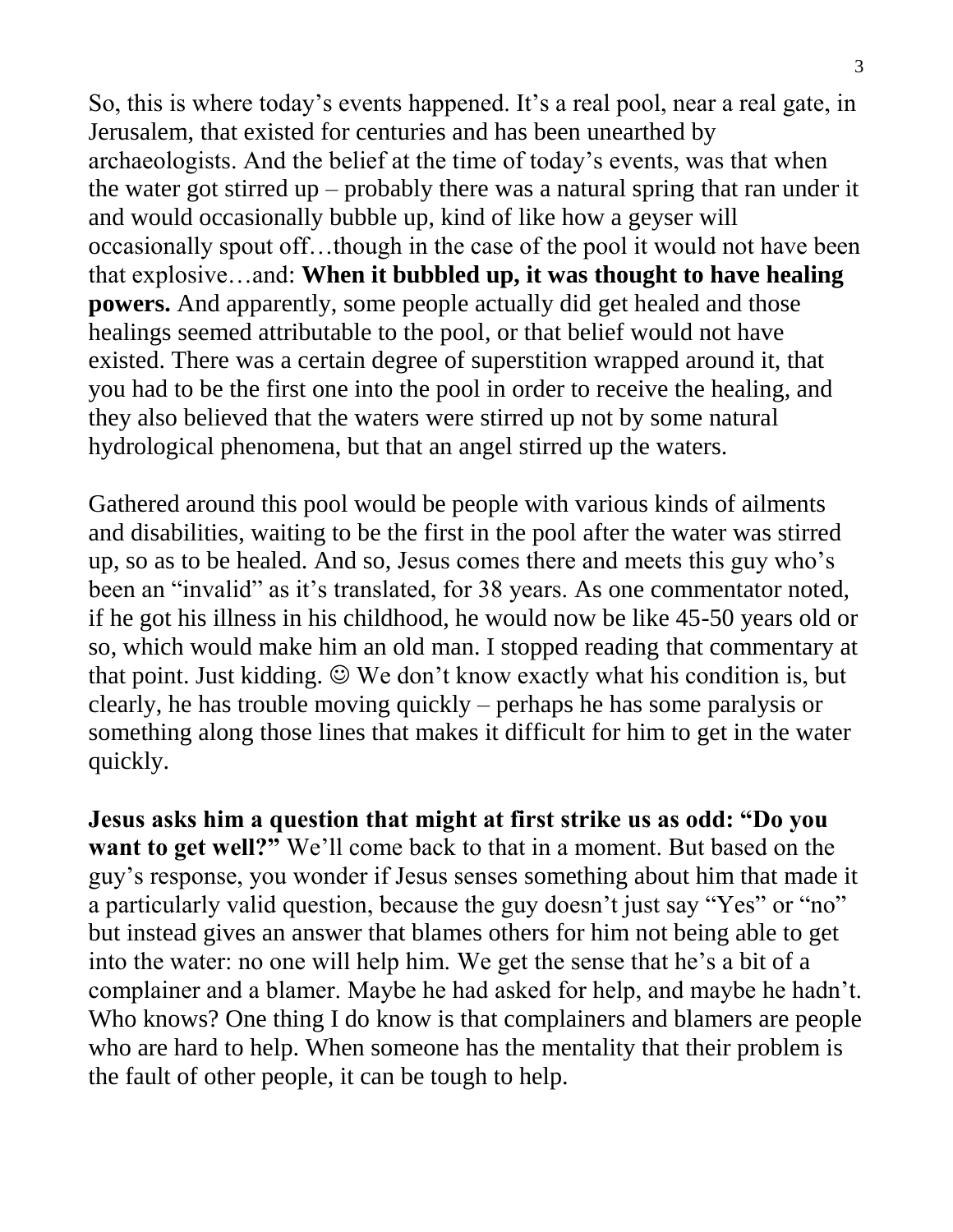**Jesus, however, is not deterred, and he simply tells the man to stand up, take his mat, and walk. And he does.** The guy is healed by Jesus right then and there. The end of verse 9 tells us that the day on which this happened was the Sabbath, and the next three verses deal with that. That topic gets picked up again in the passage we'll look at next week, so we'll gloss over this Sabbath issue for now.

But he's asked by some Jewish leaders who told him to pick up his mat and carry it, and the guy doesn't know. He never found out who healed him. He didn't know it was Jesus who had healed him. John tells us that Jesus slipped away into the crowd and that's why he didn't find out. However, they bump into each other a bit later, and Jesus says to him, "See, you're still healed. Stop sinning, or something worse may happen to you." And then the guy goes and tells the religious leaders that it was Jesus who healed him.

So, I want to focus on this last statement of Jesus' in light of the question that he asked the man earlier. There's a connection between this statement of Jesus' about his sin, and his opening question of the man: "Do you want to get well?" I'm not so sure that the healing this guy really needed was actually physical. Yes, he needed that. But there's something deeper going on that needed healing as well. Maybe it was connected to his physical ailment in some way or maybe it wasn't.

**All we know for certain in regards to this is that the sin in his life has greater consequences than the consequences from the ailment that Jesus healed.** Jesus makes that clear. Is this guy thinking about that when he was by the pool or as he walks around town as a physically healed guy? Probably not. But Jesus makes it clear that whatever the sin is that Jesus is speaking about, the consequences of it are greater than what the guy faced in his physical ailment. And so, Jesus simply tells him to stop sinning. That's it. Just stop. Don't give in to the temptation. Don't live in this way that's contrary to God's Word. Given that Jesus doesn't identify what the sin is, you get the idea that they both know what it is. The guy knows what Jesus is talking about – Jesus doesn't need to explain. And Jesus' word to him is "stop sinning."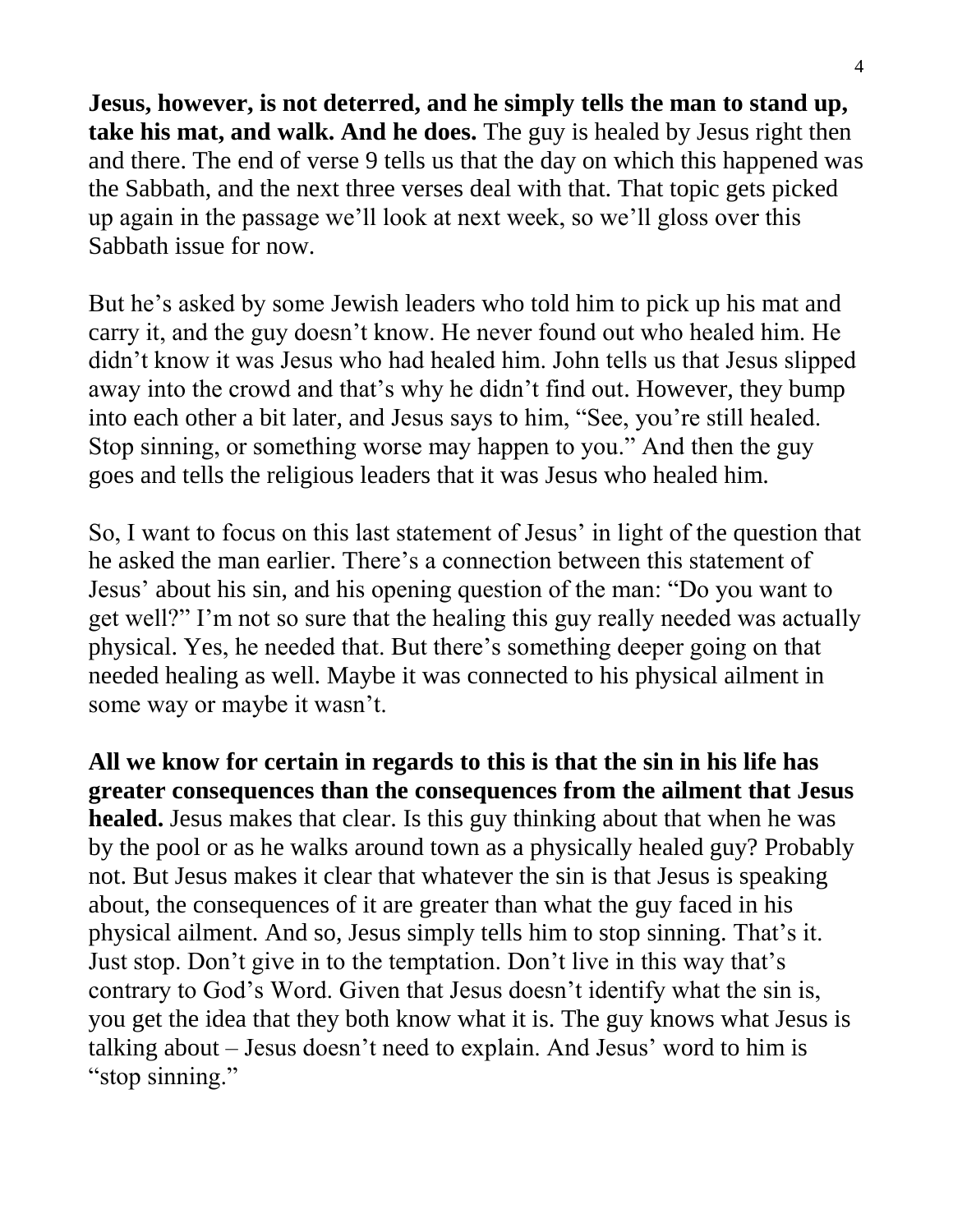Now, most of us here are probably aware that later, Jesus would die on the cross for the forgiveness of our sins. But that does not give us the right to just keep persisting in sin because we know that God will forgive us. This is addressed in a few places elsewhere in Scripture, but the Apostle Paul maybe puts it the most bluntly in Romans 6:1-2, **"What shall we say, then? Shall we go on sinning so that grace may increase? By no means! We are those who have died to sin; how can we live in it any longer?" (Romans 6:1-2).**

So, yes, God forgives us, but that's not a license to just keep persisting in sin, even though yes: God will continue to forgive us and pour out his grace. Instead, as Jesus says here: Stop sinning. Jesus asks, "Do you want to get well?" The right answer is "yes" and then Jesus heals us, and the next step is: then, stop sinning. **Jesus' question and his statement go hand in hand.** The hard part is: some people really like the sin in their lives. Some people don't want to be healed from it. They're comfortable with it, they like the attention it gives them, they like the power it gives them, they like the way it makes them feel…There are a host of reasons. But the end result is the same: They want to embrace it and live into it and normalize it, and say that it's ok. We see that in our world in a number of ways:

- **The culture of the world is completely going that way in regards to sex and sexual relations.** Scripture is clear from cover to cover – including teachings from Jesus and the rest of the New Testament – that God has designed sexual intimacy to be between a man and woman in the covenant of marriage; but the world has pretty much embraced an "anything goes" sexual ethic. There was an article recently about a Japanese man who "married" a hologram of a fictitious character from some video games. It's considered a "fictosexual" relationship. (Yes, that's a "thing" and no, don't ask me about it!) The "wedding" was in 2019. Recently he was in the news again, because the tech company that makes the software (Artificial Intelligence) for the hologram is no longer supported, and the hologram no longer works. We really live in an "anything goes" world.
- **Or what about the culture of the world in regards to income and wealth?** In a recent article from Relevant, a Christian online magazine that focuses on the intersection of faith and culture, they shared some analysis of some Pew Research Center data. Here's one point from the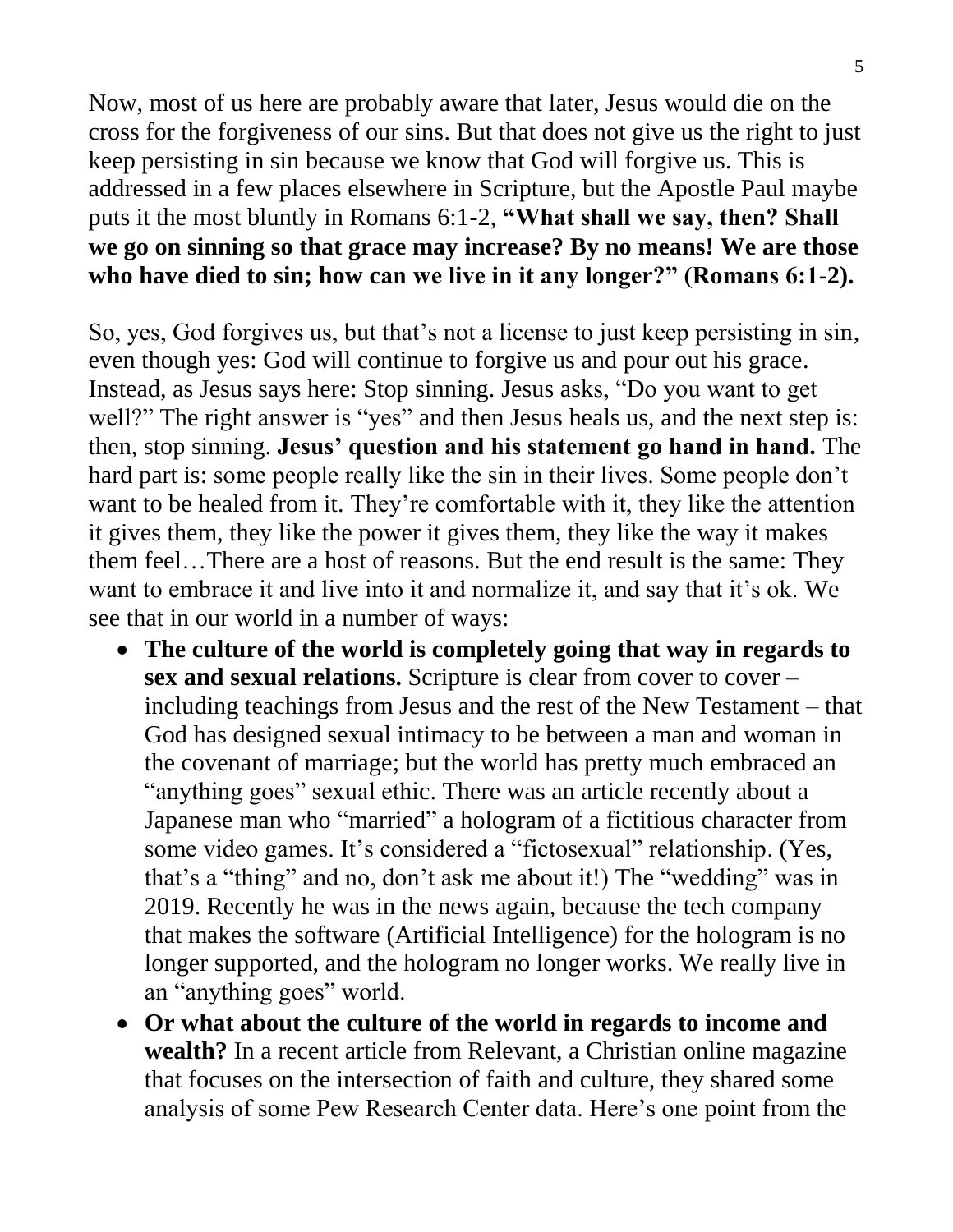article about American wealth (savings, home ownership, etc.): **"The median upper-income family (those who make more than \$127,600) now holds 75 times the wealth of the median low-income family (those who make less than \$42,500), according to an analysis of the data by the Pew Research Center.**<sup>2</sup> 20 years ago, the gap was a multiple of 31. And that's not even considering that there are people in parts of the world that live their entire lives on a few dollars a month, in conditions that are worse than any of us would experience on a twoweek backpacking trip in the Cascade mountains. Now wealth in and of itself is not sinful, but greed, materialism, pride, judgmentalism, idolatry…these things are all wrapped up in this topic of wealth – and those are all things the Bible calls sin. But the world pretty much endorses them: People don't want to get well.

Jesus' word to us on these kinds of things – and we could keep going down the list with other sins as well…**Jesus' message to us in regards to the sin in our life is: "stop sinning, or something worse will happen to you."** When we engage in sinful behavior, and have a mindset that it's "not all that bad,"…when we continue in it, and endorse it, and embrace it rather than hating it and stopping it, it leads to negative consequences. I don't think it is coincidence at all that as our nation has gotten further and further away from the Christian faith, and as sin has been endorsed, encouraged, and embraced rather than hated and stopped…I don't think it's any coincidence that we are getting more hostile, broken, and divided as a nation – both at the macro level, but also at the level of the home and individual relationships. Even in the Church, we struggle with buying what the world is selling, rather than going to Jesus.

The good news is that Jesus welcomes us regardless of our spiritual health. **The present and past sin in our life doesn't scare him off, and he wants us in relationship with him, because that's how he gets into us to change and transform us.** We don't need to beat ourselves up over the sin that was and is in our lives. We just have to be open to what he's offering. Be open to him and his will, his, word, his grace, his healing, his transformative power. His whole purpose on earth was to bring forgiveness, healing and transformation into people's lives. And that mission has not stopped for him.